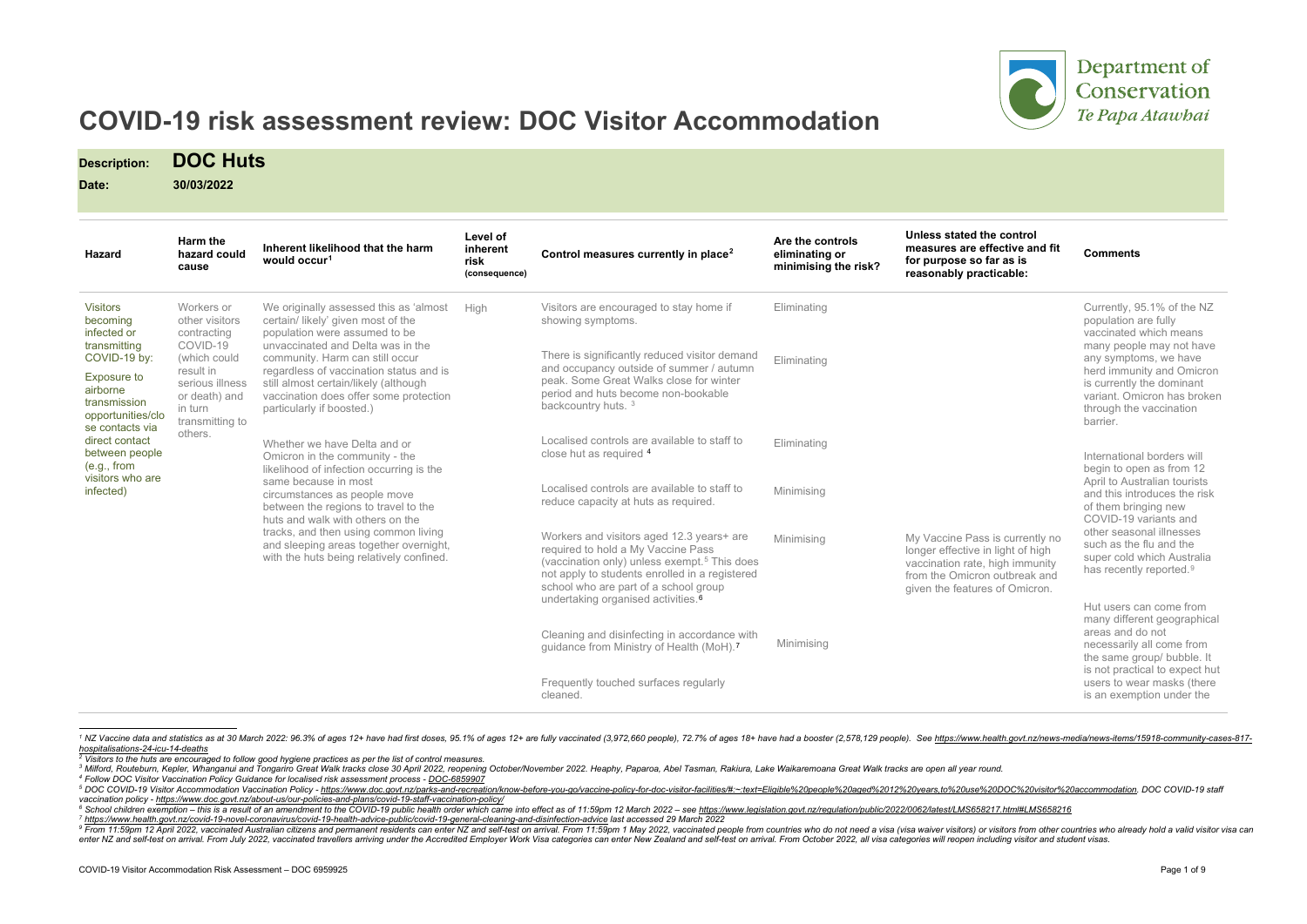## <span id="page-1-0"></span>**d** the control **e** effective and fit **so far as is reasonably practicable:**

## **Comments**

| <b>Hazard</b> | Harm the<br>hazard could<br>cause | Inherent likelihood that the harm<br>would occur <sup>1</sup> | Level of<br>inherent<br>risk<br>(consequence) | Control measures currently in place <sup>2</sup>                                                                                                                                                                                                                                                                                                                                                     | Are the controls<br>eliminating or<br>minimising the risk? | <b>Unless stated</b><br>measures are<br>for purpose s<br>reasonably p |
|---------------|-----------------------------------|---------------------------------------------------------------|-----------------------------------------------|------------------------------------------------------------------------------------------------------------------------------------------------------------------------------------------------------------------------------------------------------------------------------------------------------------------------------------------------------------------------------------------------------|------------------------------------------------------------|-----------------------------------------------------------------------|
|               |                                   |                                                               |                                               |                                                                                                                                                                                                                                                                                                                                                                                                      | Minimising                                                 |                                                                       |
|               |                                   |                                                               |                                               | Physical distancing - workers and visitors at<br>least 1m apart from each other. No more<br>than the permitted number of visitors are<br>allowed into the huts at any one time to allow<br>for physical distancing (this may result in<br>reduced capacity at the huts), and signs<br>placed around the hut advising of these<br>rules. Localised risk assessments are<br>undertaken as appropriate. | Minimising                                                 |                                                                       |
|               |                                   |                                                               |                                               | Where possible, payments are only<br>accepted online via the DOC booking system                                                                                                                                                                                                                                                                                                                      |                                                            |                                                                       |
|               |                                   |                                                               |                                               | Alcohol based hand sanitiser is provided at<br>all serviced huts (out of reach of children).                                                                                                                                                                                                                                                                                                         | Minimising                                                 |                                                                       |
|               |                                   |                                                               |                                               | Posters on hand washing are prominent                                                                                                                                                                                                                                                                                                                                                                | Minimising                                                 |                                                                       |
|               |                                   |                                                               |                                               | in the serviced huts and hand washing<br>facilities are available in the bathrooms.                                                                                                                                                                                                                                                                                                                  | Minimising                                                 |                                                                       |
|               |                                   |                                                               |                                               | Masks to be worn inside, however not when<br>eating or sleeping.                                                                                                                                                                                                                                                                                                                                     |                                                            |                                                                       |
|               |                                   |                                                               |                                               |                                                                                                                                                                                                                                                                                                                                                                                                      | Minimising                                                 |                                                                       |
|               |                                   |                                                               |                                               | Air Ventilation (which exchanges old air for<br>fresh air) – opening of windows and doors to<br>enable free flow of air and introduce fresh air<br>for at least 15 minutes. <sup>8</sup>                                                                                                                                                                                                             | Minimising                                                 |                                                                       |

CPF framework for this) while sleeping or eating in the huts and it is difficult to physically distance.

For Great Walks it is not unusual for some groups to have a similar itinerary, sharing huts for more than one night. There is the potential for sustained interactions and more time for incubation.

The distance from roads of many huts and the remote nature of the tracks means there is going to be difficulty in transporting people and virtually no means of quarantining an infected person at site. This also increases the risk of infection and transmission (as well harm).

*<sup>8</sup> <https://www.health.govt.nz/covid-19-novel-coronavirus/covid-19-health-advice-public/covid-19-ventilation>*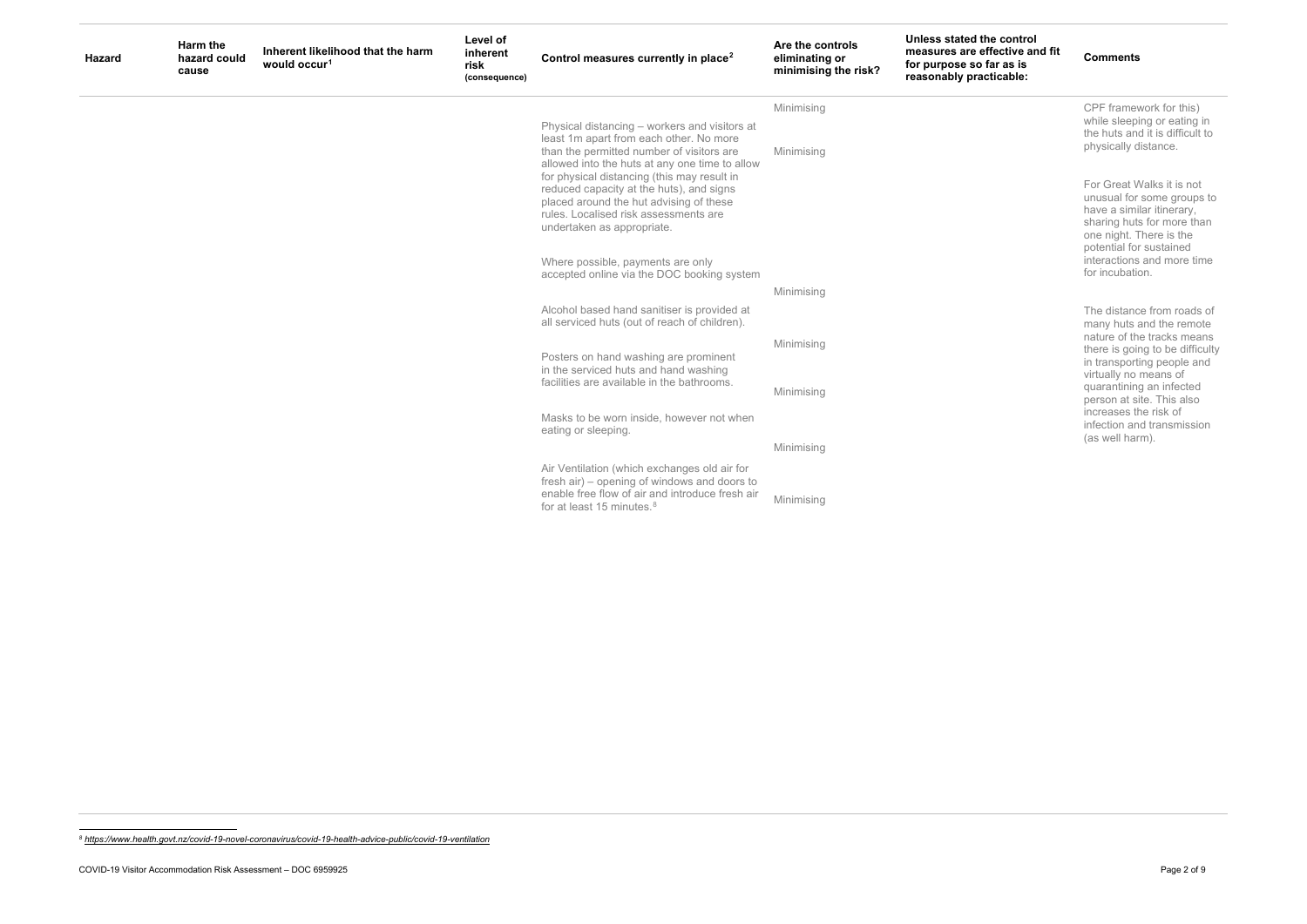*<sup>10</sup> Vaccination of workers is a separate risk assessment*

11 <u>http://intranet/about-DOC/covid-19-information-hub/rapid-antigen-tests-rats/</u><br>12 Contractors present a similar risk profile to that of DOC staff undertaking servicing or maintenance. Contractors are required to have an

<span id="page-2-2"></span><span id="page-2-1"></span><span id="page-2-0"></span>

| Hazard                                                                             | Harm the<br>hazard could<br>cause                                       | Inherent likelihood that the harm<br>would occur <sup>1</sup>                                                                                                                                                                                                                 | Level of<br>inherent<br>risk<br>(consequence) | Control measures currently in place <sup>2</sup>                                                                                                                                                                      | Are the controls<br>eliminating or<br>minimising the risk? | Unless stated the control<br>measures are effective and fit<br>for purpose so far as is<br>reasonably practicable: | <b>Comments</b>                                                                                                                                                                                                                                                                                                                                                                                                                                                                                                                                                                                                                                                                                                                                                                                                                                                                                                              |  |                                                       |  |                                                           |
|------------------------------------------------------------------------------------|-------------------------------------------------------------------------|-------------------------------------------------------------------------------------------------------------------------------------------------------------------------------------------------------------------------------------------------------------------------------|-----------------------------------------------|-----------------------------------------------------------------------------------------------------------------------------------------------------------------------------------------------------------------------|------------------------------------------------------------|--------------------------------------------------------------------------------------------------------------------|------------------------------------------------------------------------------------------------------------------------------------------------------------------------------------------------------------------------------------------------------------------------------------------------------------------------------------------------------------------------------------------------------------------------------------------------------------------------------------------------------------------------------------------------------------------------------------------------------------------------------------------------------------------------------------------------------------------------------------------------------------------------------------------------------------------------------------------------------------------------------------------------------------------------------|--|-------------------------------------------------------|--|-----------------------------------------------------------|
| <b>DOC</b> workers<br>becoming<br>infected or<br>transmitting<br>COVID-19 by       | Workers or<br>other visitors<br>contracting<br>COVID-19<br>(which could | As above. Hut wardens live on site<br>which increases their risk and as they<br>interact with almost all visitors during<br>their stay also increases the risk they                                                                                                           | High                                          | All DOC staff who are hut wardens are<br>vaccinated <sup>10</sup> and required to hold a My<br>Vaccine Pass                                                                                                           | Eliminating/ Minimising                                    | See above re My Vaccine Pass.                                                                                      | All DOC workers (includes<br>volunteers) are required to<br>be fully vaccinated to work<br>in the huts.<br>There is significantly<br>reduced visitor demand and<br>some seasonal closures<br>over winter which will<br>require less staff time spent<br>at sites - this will also<br>mitigate (if not eliminate)<br>risk in some huts).<br>The risk profile for DOC<br>staff who are not public<br>facing with visitors - but<br>undertaking servicing tasks<br>(maintenance, cleaning for<br>example at the huts) is less<br>than that of DOC workers<br>who deal with the public.<br>They are also less likely to<br>spend time in the huts, need<br>not be in close proximity<br>with the public and have<br>access to PPE. There is still<br>a risk albeit a reduced one<br>of encountering infected<br>surfaces and if there are<br>any airborne virus particles<br>in the areas which they<br>clean. Ventilation is an |  |                                                       |  |                                                           |
| <b>Exposure to</b><br>airborne<br>transmission<br>opportunities/<br>close contacts | result in<br>serious illness<br>or death) and<br>in turn                | may transmit to others and from<br>different groups.<br>Situations where wardens are required<br>to undertake medical first aid and<br>providing direct physical assistance to<br>accommodation users also increases<br>the risk of infection and transmission<br>(and harm). |                                               | Workers have been briefed on symptoms of<br>COVID-19 and have been told to stay home<br>if they are showing symptoms.                                                                                                 | Eliminating                                                |                                                                                                                    |                                                                                                                                                                                                                                                                                                                                                                                                                                                                                                                                                                                                                                                                                                                                                                                                                                                                                                                              |  |                                                       |  |                                                           |
| via direct<br>contact between<br>people (e.g.,<br>from visitors                    | transmitting to<br>others.                                              |                                                                                                                                                                                                                                                                               |                                               | If workers are a close or household contact<br>of a COVID-19 positive case, workers are<br>required to stay home and isolate for 7 days.                                                                              | Eliminating                                                |                                                                                                                    |                                                                                                                                                                                                                                                                                                                                                                                                                                                                                                                                                                                                                                                                                                                                                                                                                                                                                                                              |  |                                                       |  |                                                           |
| who are<br>infected)                                                               |                                                                         |                                                                                                                                                                                                                                                                               |                                               | Workers have been trained on appropriate<br>measures to take                                                                                                                                                          | Minimising                                                 |                                                                                                                    |                                                                                                                                                                                                                                                                                                                                                                                                                                                                                                                                                                                                                                                                                                                                                                                                                                                                                                                              |  |                                                       |  |                                                           |
|                                                                                    |                                                                         |                                                                                                                                                                                                                                                                               |                                               | Rapid Antigen Tests (RATs) will be supplied<br>to some staff that are working alone in a<br>remote locations and access to RAT kits is<br>difficult logistically. <sup>11</sup>                                       | Minimising                                                 |                                                                                                                    |                                                                                                                                                                                                                                                                                                                                                                                                                                                                                                                                                                                                                                                                                                                                                                                                                                                                                                                              |  |                                                       |  |                                                           |
|                                                                                    |                                                                         |                                                                                                                                                                                                                                                                               |                                               | If a worker becomes unwell at work, a<br>process is in place to isolate them and<br>arrange for them to be sent home to receive<br>medical attention. District teams have a<br>completed Business continuity planning | Minimising                                                 |                                                                                                                    |                                                                                                                                                                                                                                                                                                                                                                                                                                                                                                                                                                                                                                                                                                                                                                                                                                                                                                                              |  |                                                       |  |                                                           |
|                                                                                    |                                                                         |                                                                                                                                                                                                                                                                               |                                               |                                                                                                                                                                                                                       |                                                            |                                                                                                                    |                                                                                                                                                                                                                                                                                                                                                                                                                                                                                                                                                                                                                                                                                                                                                                                                                                                                                                                              |  | which will provide direction on process to<br>follow. |  | important control measure<br>to maintain during cleaning. |
|                                                                                    |                                                                         |                                                                                                                                                                                                                                                                               |                                               | Workers don't have contact<br>with contractors <sup>12</sup> or other DOC staff who<br>undertake cleaning/servicing.                                                                                                  | Minimising                                                 |                                                                                                                    |                                                                                                                                                                                                                                                                                                                                                                                                                                                                                                                                                                                                                                                                                                                                                                                                                                                                                                                              |  |                                                       |  |                                                           |
|                                                                                    |                                                                         |                                                                                                                                                                                                                                                                               |                                               | Where worker meetings are required, they<br>are held indoors / outdoors with 1m<br>distancing and masks are worn.                                                                                                     | Minimising                                                 |                                                                                                                    |                                                                                                                                                                                                                                                                                                                                                                                                                                                                                                                                                                                                                                                                                                                                                                                                                                                                                                                              |  |                                                       |  |                                                           |
|                                                                                    |                                                                         |                                                                                                                                                                                                                                                                               |                                               | Where possible, break times are staggered<br>to minimise the number of workers using<br>break room at one time.                                                                                                       | Minimising                                                 |                                                                                                                    |                                                                                                                                                                                                                                                                                                                                                                                                                                                                                                                                                                                                                                                                                                                                                                                                                                                                                                                              |  |                                                       |  |                                                           |
|                                                                                    |                                                                         |                                                                                                                                                                                                                                                                               |                                               | Other control measures as above for visitors<br>(including masks, general cleaning, and<br>disinfecting).                                                                                                             |                                                            |                                                                                                                    |                                                                                                                                                                                                                                                                                                                                                                                                                                                                                                                                                                                                                                                                                                                                                                                                                                                                                                                              |  |                                                       |  |                                                           |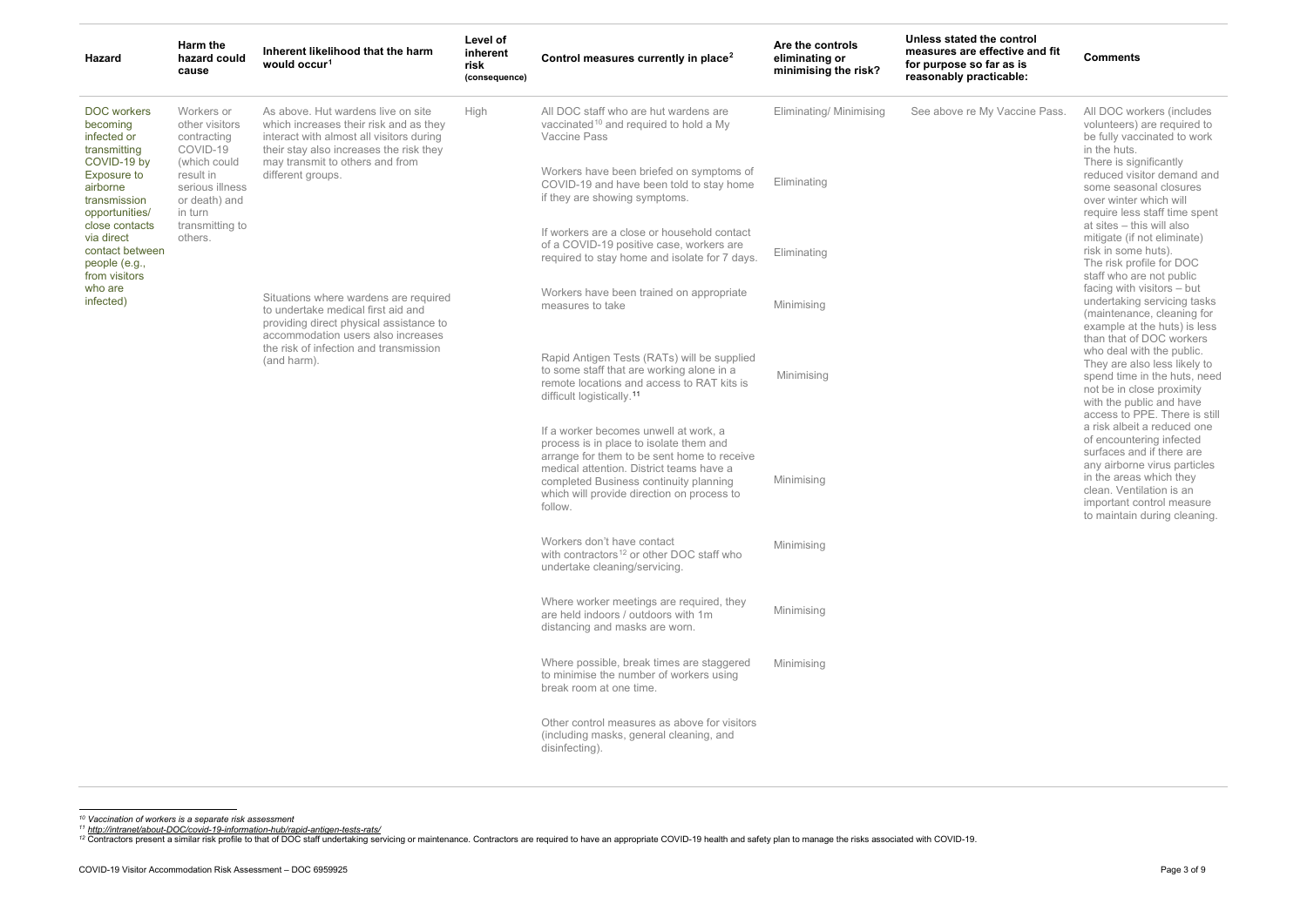<span id="page-3-0"></span>**Comments**

| Hazard                                     | Harm the<br>hazard could<br>cause                         | Inherent likelihood that the harm<br>would occur <sup>1</sup>                                           | Level of<br>inherent<br>risk<br>(consequence) | Control measures currently in place <sup>2</sup>                                                                                                                                                          | Are the controls<br>eliminating or<br>minimising the risk? | Unless stated the control<br>measures are effective and fit<br>for purpose so far as is<br>reasonably practicable: |
|--------------------------------------------|-----------------------------------------------------------|---------------------------------------------------------------------------------------------------------|-----------------------------------------------|-----------------------------------------------------------------------------------------------------------------------------------------------------------------------------------------------------------|------------------------------------------------------------|--------------------------------------------------------------------------------------------------------------------|
|                                            |                                                           |                                                                                                         |                                               |                                                                                                                                                                                                           |                                                            |                                                                                                                    |
| Visitor<br>aggression at<br>huts/campsites | Physical or<br>psychological<br>injury to DOC<br>workers. | Possible - likelihood of visitor<br>aggression could occur at some point<br>as COVID-19 fatigue occurs. | Medium                                        | Visitor-facing staff are provided with de-<br>escalation training as part of their role. A staff<br>safety information sheet is available for<br>staff <sup>13</sup>                                      | Minimising                                                 |                                                                                                                    |
|                                            |                                                           |                                                                                                         |                                               | Nationally DOC huts and campsites<br>experience reduced visitor demand outside<br>summer/autumn peak, meaning less staff<br>time spent at huts across network and less<br>time interacting with visitors. | Minimising                                                 |                                                                                                                    |
|                                            |                                                           |                                                                                                         |                                               | Each site should have localised safety<br>protocols to be acted on in case of<br>aggressive behaviour from visitors.                                                                                      | Minimising                                                 |                                                                                                                    |
|                                            |                                                           |                                                                                                         |                                               | All incidents of aggressive behaviours to be<br>reported to manager as soon as possible and<br>contact details of the aggressive visitor can<br>be located within the booking system.                     | Minimising                                                 |                                                                                                                    |
|                                            |                                                           |                                                                                                         |                                               | Processes are in place to ban abusive and<br>violent visitors or call NZ Police.                                                                                                                          | Minimising                                                 |                                                                                                                    |
|                                            |                                                           |                                                                                                         |                                               | Staff have access to psychological support<br>through an EAP.                                                                                                                                             | Minimising                                                 |                                                                                                                    |

There have been a few incidents of visitor aggression which have been handled appropriately in accordance with DOC procedures.

<sup>&</sup>lt;sup>13</sup> Staff safety information for implementing the COVID-19 Visitor Accommodation Vaccination Policy - DOC-6855667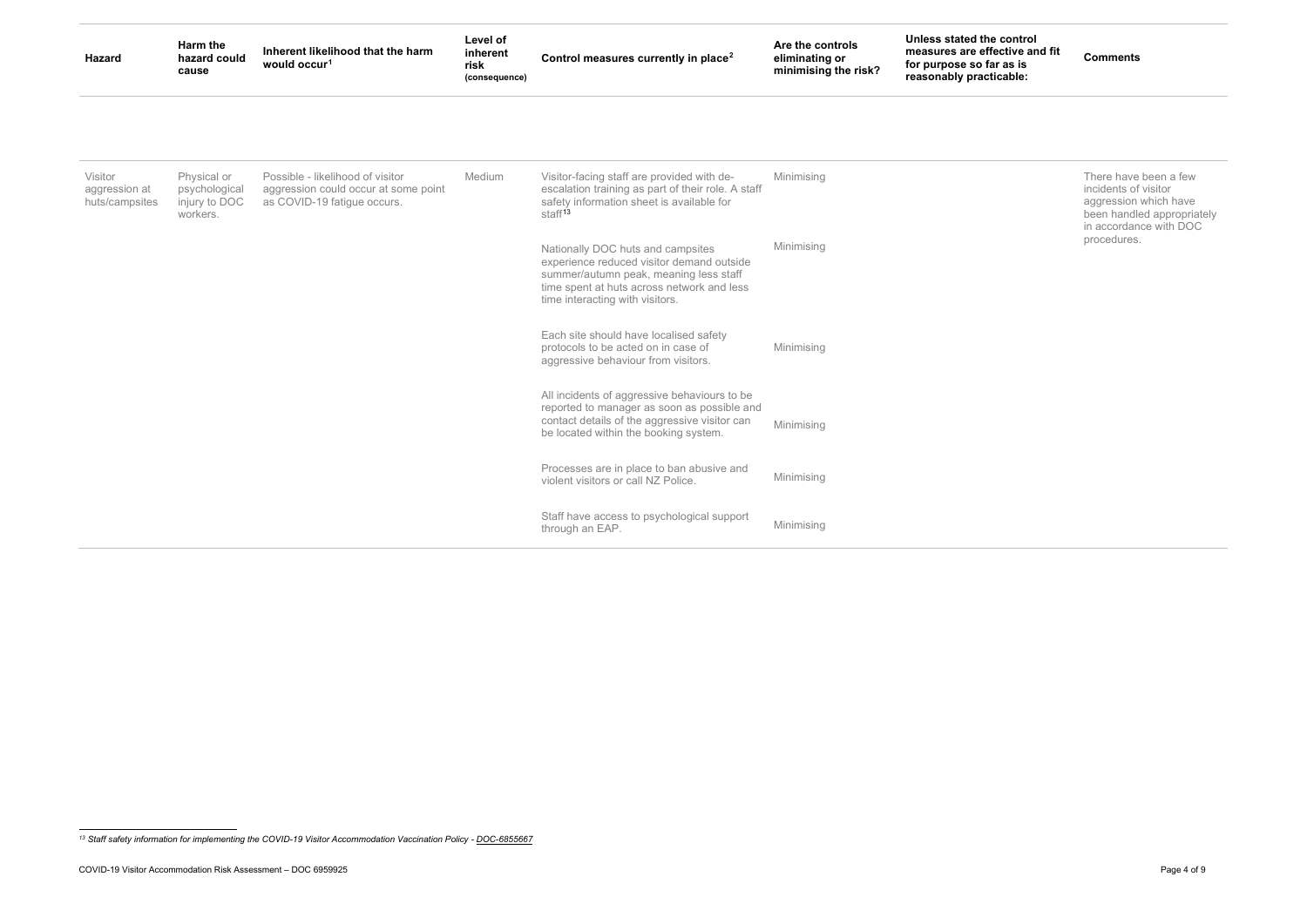# **Description: DOC Campsites**

| <b>Hazard</b>                                                                                                                                    | Harm the<br>hazard<br>could cause                       | Inherent likelihood that the harm<br>would occur                                                                                                                                                                     | Level of<br>inherent<br>risk<br>(consequence) | Control measures currently in place                                                                                                                                                                                                                              | Are the controls<br>eliminating or<br>minimising the risk?                                         | <b>Unless state</b><br>are effective<br>far as is rea                              |             |  |  |  |  |  |  |  |  |  |  |  |  |  |  |  |  |  |  |  |  |  |  |  |  |  |  |                                                                                                                                                                                                                                                                                                                                                                                    |            |
|--------------------------------------------------------------------------------------------------------------------------------------------------|---------------------------------------------------------|----------------------------------------------------------------------------------------------------------------------------------------------------------------------------------------------------------------------|-----------------------------------------------|------------------------------------------------------------------------------------------------------------------------------------------------------------------------------------------------------------------------------------------------------------------|----------------------------------------------------------------------------------------------------|------------------------------------------------------------------------------------|-------------|--|--|--|--|--|--|--|--|--|--|--|--|--|--|--|--|--|--|--|--|--|--|--|--|--|--|------------------------------------------------------------------------------------------------------------------------------------------------------------------------------------------------------------------------------------------------------------------------------------------------------------------------------------------------------------------------------------|------------|
| Visitors/<br><b>DOC</b><br>workers<br>becoming                                                                                                   | Workers or<br>other visitors<br>contracting<br>COVID-19 | Likelihood of infection<br>occurring is possible<br>as people move between the<br>regions to travel to                                                                                                               | Medium                                        | Visitors/ workers are encouraged to stay at<br>home if showing symptoms.                                                                                                                                                                                         | Eliminating<br>Eliminating                                                                         |                                                                                    |             |  |  |  |  |  |  |  |  |  |  |  |  |  |  |  |  |  |  |  |  |  |  |  |  |  |  |                                                                                                                                                                                                                                                                                                                                                                                    |            |
| infected or<br>transmitting<br>COVID-19                                                                                                          | (which could<br>result in<br>serious                    | the campsites. At campsites<br>visitors sleep and mostly<br>interact in their own bubbles                                                                                                                            |                                               | Significantly reduced visitor demand and<br>occupancy outside of summer peak. <sup>14</sup>                                                                                                                                                                      |                                                                                                    |                                                                                    |             |  |  |  |  |  |  |  |  |  |  |  |  |  |  |  |  |  |  |  |  |  |  |  |  |  |  |                                                                                                                                                                                                                                                                                                                                                                                    |            |
| by:<br>Exposure to<br>airborne                                                                                                                   | illness or<br>death) and in<br>turn<br>transmitting     | and are more frequently in<br>the open air (tents,<br>motorhomes etc) or in an<br>outdoor setting.                                                                                                                   |                                               |                                                                                                                                                                                                                                                                  |                                                                                                    | Localised controls are available to DOC<br>workers to close campsites as required. | Eliminating |  |  |  |  |  |  |  |  |  |  |  |  |  |  |  |  |  |  |  |  |  |  |  |  |  |  |                                                                                                                                                                                                                                                                                                                                                                                    |            |
| transmission<br>opportunities<br>Close<br>contacts via<br>direct<br>contact<br>between<br>people (e.g.,<br>from visitors<br>who are<br>infected) | to others.                                              | Common indoor areas such<br>as ablution blocks, kitchen                                                                                                                                                              |                                               |                                                                                                                                                                                                                                                                  | Localised controls are available to DOC<br>workers to reduce capacity at campsites as<br>required. | Minimising                                                                         |             |  |  |  |  |  |  |  |  |  |  |  |  |  |  |  |  |  |  |  |  |  |  |  |  |  |  |                                                                                                                                                                                                                                                                                                                                                                                    |            |
|                                                                                                                                                  |                                                         | facilities and campsite are<br>areas where the risk is<br>increased but are used<br>sporadically by campsite<br>users.<br>With winter coming up,<br>campsites are usually in less<br>use.                            |                                               | Workers and visitors aged 12.3 years+ are<br>required to hold a My Vaccine Pass<br>(vaccination only) unless exempt. (This<br>does not apply to students enrolled in a<br>registered school who are part of a school<br>group undertaking organised activities.) | Eliminating/ minimising                                                                            | See above                                                                          |             |  |  |  |  |  |  |  |  |  |  |  |  |  |  |  |  |  |  |  |  |  |  |  |  |  |  |                                                                                                                                                                                                                                                                                                                                                                                    |            |
|                                                                                                                                                  |                                                         |                                                                                                                                                                                                                      |                                               | Cleaning and disinfecting frequently<br>touched communal surfaces.                                                                                                                                                                                               | Minimising                                                                                         |                                                                                    |             |  |  |  |  |  |  |  |  |  |  |  |  |  |  |  |  |  |  |  |  |  |  |  |  |  |  |                                                                                                                                                                                                                                                                                                                                                                                    |            |
|                                                                                                                                                  |                                                         | On-site managers are likely<br>to have their own<br>accommodation and able to<br>limit and control their<br>interaction with visitors. The<br>risk to them arises from<br>sharing ablution and toilet<br>facilities. |                                               |                                                                                                                                                                                                                                                                  |                                                                                                    |                                                                                    |             |  |  |  |  |  |  |  |  |  |  |  |  |  |  |  |  |  |  |  |  |  |  |  |  |  |  | Physical distancing - DOC workers<br>and visitors at least 1m apart from each<br>other. No more than the permitted number<br>of visitors are allowed into the indoor<br>communal areas at any one time to allow<br>for physical distancing (this may result in<br>reduced capacity in some indoor<br>settings), and signs placed around the e<br>campsite advising of these rules. | Minimising |
|                                                                                                                                                  |                                                         |                                                                                                                                                                                                                      |                                               | Where possible, payments are<br>accepted online.                                                                                                                                                                                                                 | Minimising                                                                                         |                                                                                    |             |  |  |  |  |  |  |  |  |  |  |  |  |  |  |  |  |  |  |  |  |  |  |  |  |  |  |                                                                                                                                                                                                                                                                                                                                                                                    |            |
|                                                                                                                                                  |                                                         |                                                                                                                                                                                                                      |                                               | Posters on hand washing are<br>prominent around the campsite and hand                                                                                                                                                                                            | Minimising                                                                                         |                                                                                    |             |  |  |  |  |  |  |  |  |  |  |  |  |  |  |  |  |  |  |  |  |  |  |  |  |  |  |                                                                                                                                                                                                                                                                                                                                                                                    |            |

<sup>&</sup>lt;sup>14</sup> All 300 bookable campsites are open all year round, except for 3 campsites (Peel Forest, West Kerr Bay and a Gisborne campsite which close for a period over winter). Almost all campgrounds experience significantly red

<span id="page-4-0"></span>**Unless stated the control measures are effective and fit for purpose so far as is reasonably practicable:**

**Comments (See above)**

re My Vaccine Pass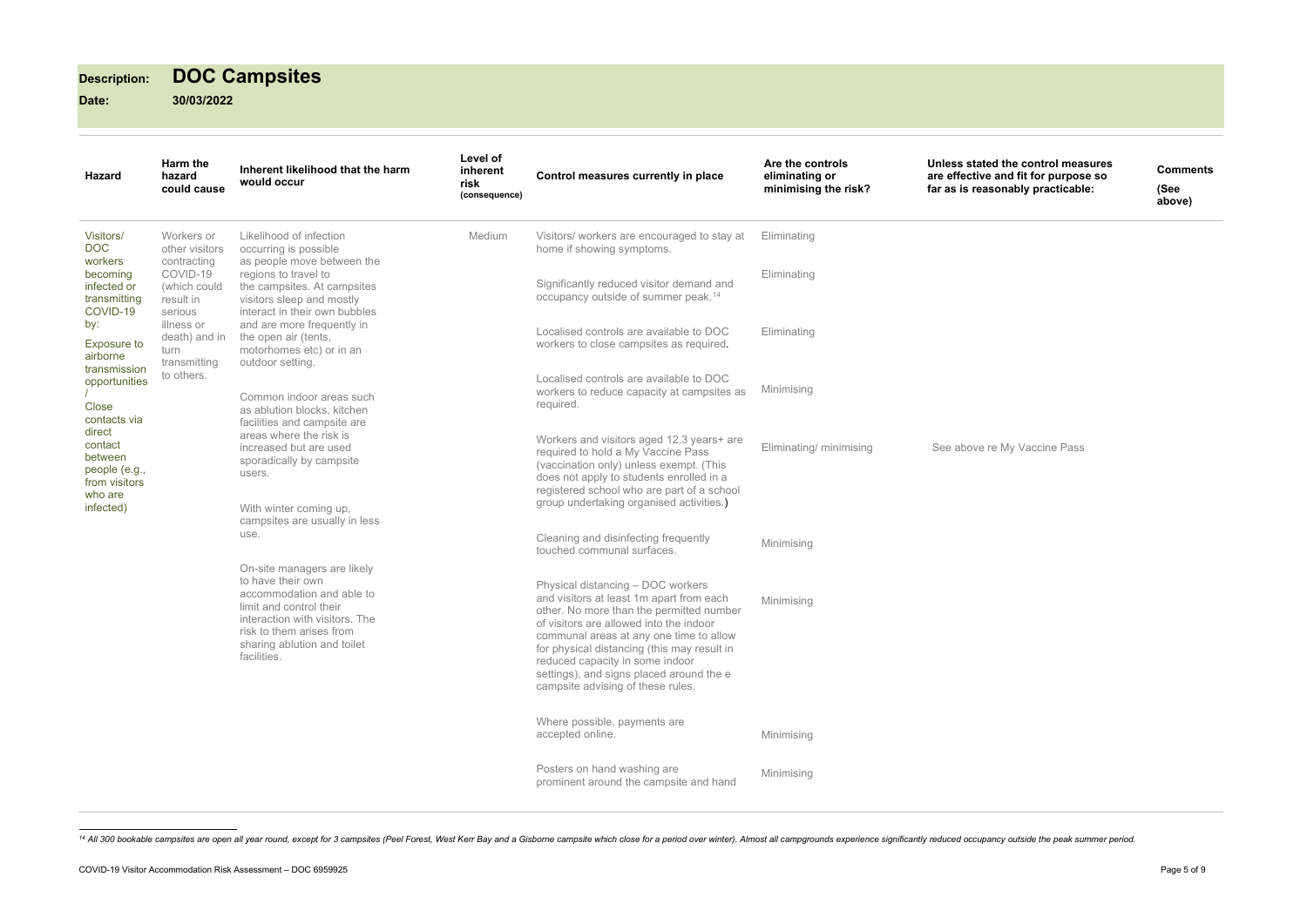| <b>Hazard</b> | Harm the<br>hazard<br>could cause | Inherent likelihood that the harm<br>would occur | Level of<br>inherent<br>risk<br>(consequence) | Control measures currently in place                          | Are the controls<br>eliminating or<br>minimising the risk? | Unless state<br>are effective<br>far as is reas |
|---------------|-----------------------------------|--------------------------------------------------|-----------------------------------------------|--------------------------------------------------------------|------------------------------------------------------------|-------------------------------------------------|
|               |                                   |                                                  |                                               | washing facilities are available in the<br>bathrooms.        | Minimising                                                 |                                                 |
|               |                                   |                                                  |                                               | Masks to be worn inside facilities.                          | Minimising                                                 |                                                 |
|               |                                   |                                                  |                                               | Other controls for workers – as above<br>described for huts. |                                                            |                                                 |

### **Unless stated the control measures are effective and fit for purpose so far as is reasonably practicable:**

**Comments**

**(See above)**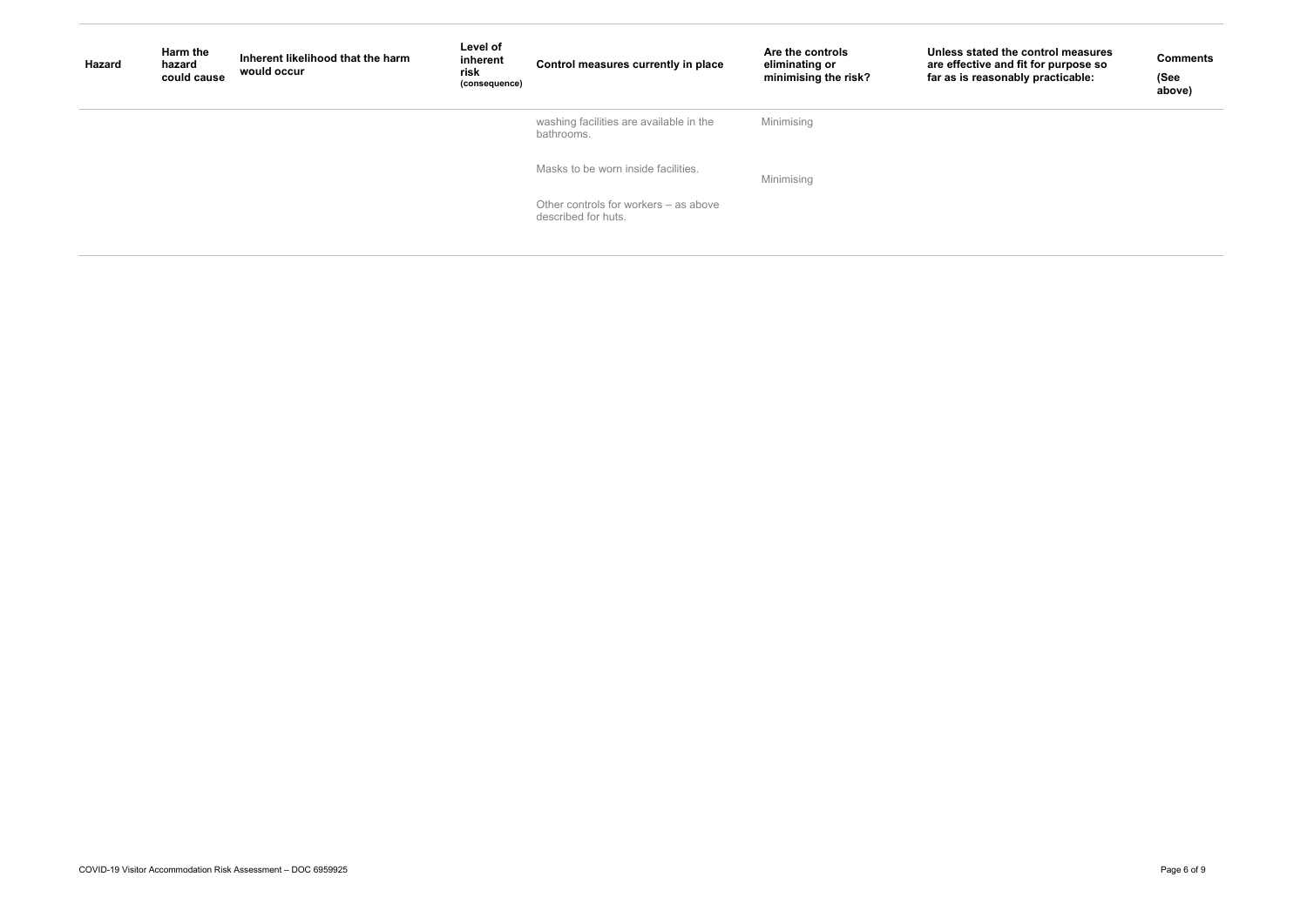# **Description: Sole occupancy lodges and accommodation**

## **Date: 30/03/2022**

| <b>Hazard</b>                                                             | Harm the<br>hazard could<br>cause                                         | Inherent likelihood that the harm<br>would occur                                                                                                                                          | Level of<br>inherent risk<br>(consequence) | Control measures currently in place                                                                                                                                                                                                                                                     | Are the controls<br>eliminating or<br>minimising the<br>risk? | Unless stated the control<br>measures are effective and fit<br>for purpose so far as is<br>reasonably practicable: | <b>Comments</b>                                                                                                                         |
|---------------------------------------------------------------------------|---------------------------------------------------------------------------|-------------------------------------------------------------------------------------------------------------------------------------------------------------------------------------------|--------------------------------------------|-----------------------------------------------------------------------------------------------------------------------------------------------------------------------------------------------------------------------------------------------------------------------------------------|---------------------------------------------------------------|--------------------------------------------------------------------------------------------------------------------|-----------------------------------------------------------------------------------------------------------------------------------------|
| <b>Visitors/DOC</b><br>workers<br>becoming<br>infected or                 | Workers or<br>other visitors<br>contracting<br>COVID-19                   | This is unlikely to occur as sole-<br>occupancy accommodation is<br>booked exclusively and there is no<br>or very limited interaction with DOC                                            | Minor                                      | Visitors are encouraged to stay home if<br>showing symptoms.                                                                                                                                                                                                                            | Eliminating                                                   |                                                                                                                    | Cleaning and disinfecting between<br>occupancies needs to be thorough<br>and in accordance with MoH<br>guidance. Those cleaning need to |
| transmitting<br>COVID-19 by:                                              | (which could<br>result in                                                 | workers in many instances. There<br>is a possible likelihood of harm to                                                                                                                   |                                            | Workers and visitors aged 12.3 years+ are<br>required to hold a My Vaccine Pass<br>(vaccination only) unless exempt. (This<br>does not apply to students enrolled in a<br>registered school who are part of a school<br>group undertaking organised activities.)                        | Eliminating/<br>Minimising                                    | See above re My Vaccine Pass                                                                                       | wear masks inside. Ventilation<br>continues to be an important control.                                                                 |
| <b>Exposure to</b><br>airborne<br>transmission<br>opportunities/<br>Close | serious illness<br>or death) and<br>in turn<br>transmitting to<br>others. | workers who arrive to clean arising<br>from airborne particles or surfaces<br>where visitors have not been<br>regularly disinfecting or cleaning,<br>but this would reduce to unlikely if |                                            |                                                                                                                                                                                                                                                                                         |                                                               |                                                                                                                    |                                                                                                                                         |
| contacts via<br>direct contact<br>between                                 |                                                                           | the accommodation is kept cleaned<br>and disinfected as required by the<br>terms of the booking.                                                                                          |                                            | Cleaning and disinfecting by visitors whilst<br>staying in the accommodation.                                                                                                                                                                                                           | Minimising                                                    |                                                                                                                    |                                                                                                                                         |
| people (e.g.,<br>from visitors<br>who are<br>infected)                    |                                                                           |                                                                                                                                                                                           |                                            | A thorough clean is undertaken of the<br>property by staff at the conclusion of each<br>stay.                                                                                                                                                                                           | Minimising                                                    |                                                                                                                    |                                                                                                                                         |
|                                                                           |                                                                           |                                                                                                                                                                                           |                                            | Physical distancing - workers<br>and visitors at least 1m apart from each<br>other. No more than the permitted number<br>of visitors are allowed into the house at any<br>one time to allow for physical distancing<br>and signs placed around<br>the property advising of these rules. | Minimising                                                    |                                                                                                                    |                                                                                                                                         |
|                                                                           |                                                                           |                                                                                                                                                                                           |                                            | Ventilation – as above for huts.                                                                                                                                                                                                                                                        |                                                               |                                                                                                                    |                                                                                                                                         |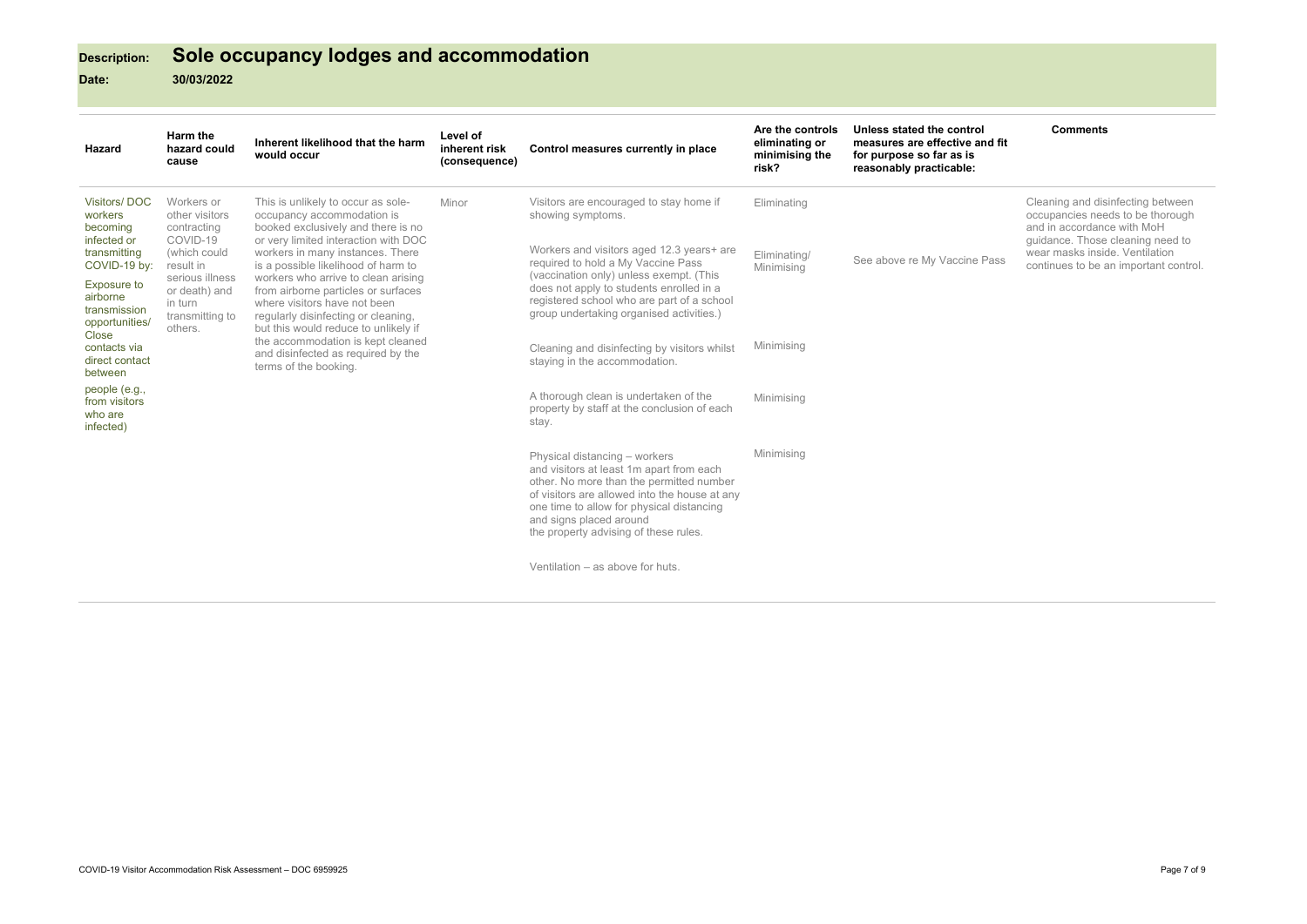## <span id="page-7-3"></span><span id="page-7-2"></span><span id="page-7-1"></span><span id="page-7-0"></span>**Description: Conclusions and Recommendations**

## **Date: 30/03/2022**

It is important to keep up to date with the pandemic and to adapt and as rules change.

DOC accommodation are our highest risk facilities because they are shared spaces, often in remote locations, off the grid and bring people together from all locations. The initial COVID-19 health and safety risk assessment was undertaken in a Delta environment at a time when many of the population were unvaccinated. Our initial focus and the then MoH advice was on transmission of Delta which is highly transmissible and carries a risk of harm disease such as hospitalisation, severe illness, and death). The initial health and safety risk assessment was based on multiple layered control measures which included following MoH quidelines, sanitising or washing hands where practical wearing a mask and physically distancing around others and staying home if unwell. Relying on advice from MoH, the risk assessment determined that vaccination against Delta also presented a higher level of as a control measure and significantly moved the profile of risk down in terms of likelihood of transmission and severity of consequence. Consequently, DOC's COVID-19 Visitor Accommodation Vaccination Policy which came int from 15 December 2021 required all visitors to PCL&W aged 12.3 years + who are accessing DOC accommodation to be fully vaccinated<sup>[16](#page-7-1)</sup> and have proof of their vaccination status by way of the My Vaccine Pass. People staying DOC huts or campsites are encouraged to undertake their own risk assessments for themselves and their group. The control measures we implemented have been effective and fit for purpose.

This review notes that since the risk assessment was conducted, Delta has been overtaken by the Omicron BA.2 sublineage in New Zealand and it is increasingly widespread in New Zealand with the Omicron peak in Auckland rece with smaller waves expected. This means the COVID-19 risk profile has moved. Experts are advising that the emergence of Omicron, an even more highly transmissible COVID-19 variant means that a threat exists for both vaccin and unvaccinated people: the MoH advises that people who are fully vaccinated have less protection against transmission of Omicron than for Delta, but that vaccination still offers some protection. The MoH also advises tha against infection with either Delta or Omicron decreases over time. A booster dose at 4 months after the end of the first dose will improve protection against Omicron particularly for protection against severe disease such hospitalisation although does not result in as many people being hospitalised. Omicron can still cause severe illness and even death especially in people who are at risk of severe outcomes. MoH advice is that getting boost to be one of the most important ways people can protect themselves from Omicron and severe illness. There is a much lower risk of being hospitalised if up to date with vaccinations which for Omicron includes a third of boo eligible. As community transmission of Omicron increases, it is less likely there will be a greater risk of COVID-19 in DOC visitor accommodation than there is in the community.

Some specialist medical and scientific experts including the MoH advise that New Zealanders need to plan for and expect further variants as the COVID-19 virus will continue to adapt to survive, and they warn us that Omicro underestimated as the impact on the body or the impact of long COVID-19 is not fully understood.

Border controls have recently changed, and the Government no longer requires incoming vaccinated New Zealanders and other vaccinated travellers to self-isolate on entry to New Zealand. Australian tourists who are vaccinate able to travel to New Zealand from 12 April 2022. These changes introduce an increased level of risk to New Zealanders as these people may be asymptomatic, but they bring with them the risk of seasonal illnesses including cold some Australians are experiencing.

Changes have also been made to the way close and household contacts are managed by MoH under Omicron Phase 3 Red which increases the likelihood of an infectious people being in the community, and hence increasing transmission in the community but significantly this also increases population or herd immunity.

The Government has recently announced that CVCs<sup>[17](#page-7-2)</sup> will no longer be a requirement at any traffic light setting after 4 April 2022 at 11:59pm. This is irrespective of what traffic light setting is in place past this date. Vaccine Passes will remain available (and is being updated to include boosters) but there will be no mandate requiring its use. The rationale for this change is that we have moved past the point where CVCs are most effecti approach is being taken by the Government in light of the high vaccination rate (currently 95.1% of eligible New Zealanders are vaccinated which means many people may not have symptoms at all but still be able to pass on t others), there are high levels of acquired immunity from the Omicron outbreak and given the features of Omicron. Omicron BA.2 breaks through the vaccination barrier. However, MoH advise that vaccination (including boosters) continues to be strongly recommended as one of the key public health measures and it provides significant benefits. The Government has indicated that My Vaccine Passes could become mandatory again in the future if there ar different variants or circumstances change.

DOC is still able to close accommodation (and has guidance for this) where there is a high risk that is not easily mitigated and is required to work with iwi, communities, and campsite managers to assess risk for specific them regarding restrictions or closures needed for public safety.

We cannot predict the future with any certainty as to how the pandemic will unfold. We act on best, most up to date official information available, remain vigilant, keep the health and safety risk assessment under review a briefed on most up to date health advice from the MoH.

Considering the matters referred to above and bearing in mind we are entering the winter season which usually means fewer people in our accommodation (some of which will be seasonally closed), this review supports retentio existing control measures in DOC accommodation that is open to the public and/or our workers except for the requirement to provide proof of vaccination status for entry. The rapidly changing nature of COVID-19 means we sho the ability to require My Vaccine Passes in the future.

### **Recommendations:**

- (1) Visitors to DOC accommodation be permitted entry without having to provide proof of vaccination status with a My Vaccine Pass.
- (2) Retention of the current Vaccination Policy and the ability to use CVCs as part of health and safety. To this end, it is recommended that the Vaccination Policy be suspended as of 4 April 2022 to coincide with the Gove roll back of My Vaccine Passes.
- (3) Alternatively, it is recommended that a new paragraph 35 be added to the Policy to enable DOC to switch between 'requiring My Vaccine Passes' as a condition of entry and 'not requiring My Vaccine Passes' when supported a risk assessment; <sup>[18](#page-7-3)</sup> and suspend the following paragraphs of the Vaccination Policy: 12, 17, 20 – 27, 31-32, 34.
- (4) Continue to monitor official health advice and observe current health risk levels in the community.
- (5) Undertake the formal review of the risk assessment referred to in paragraph 10 of the Vaccination Policy as scheduled on 31 May 2022 (unless there is a need to undertake this sooner).

<sup>&</sup>lt;sup>15</sup> DOC-6860783<br><sup>16</sup> As of 12 March 2022, at 11:59pm, students attending activities organised by a registered school are not reguired to provide proof of vaccination.

<sup>&</sup>lt;sup>17</sup> CVC means a COVID-19 vaccinati[o](https://www.legislation.govt.nz/regulation/public/2021/0386/latest/link.aspx?id=LMS607061#LMS607061)n certificate issued under clause 8 or 9 of the COVID-19 Public Health Response (COVID-19 Vaccination Certificate) Order 2021.<br><sup>18</sup> https://www.business.govt.nz/covid-19/covid-19-protect